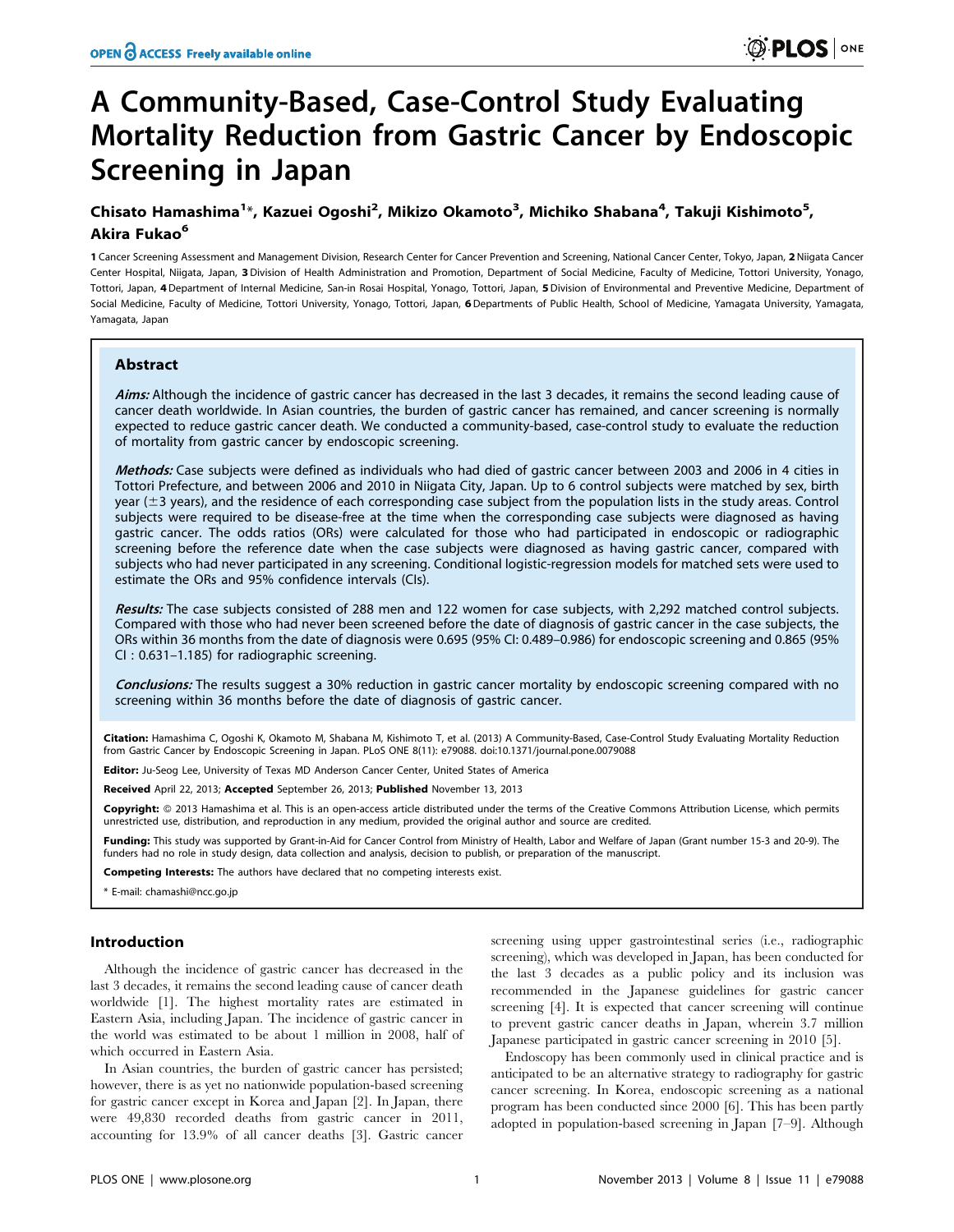positive results of endoscopic screening have been reported recently, the effectiveness of endoscopic screening remains unclear [7–8,10–12]. To effectively introduce endoscopy as a new method for gastric cancer screening in a community, mortality reduction from gastric cancer must be evaluated by conducting reliable studies. Although a randomized controlled trial is ideal for clarifying such reduction, case-control studies are useful for evaluating the effectiveness of cancer screening on a widespread scale [13]. To evaluate reduction of mortality from gastric cancer by endoscopic screening, we conducted a community-based, casecontrol study in Tottori and Niigata Prefectures, Japan, where endoscopic screening for gastric cancer has been conducted.

#### Methods

#### Study Population

Five cities (i.e., Tottori, Yonago, Kurayoshi and Sakaiminato in Tottori Prefecture and Niigata in Niigata Prefecture) that conducted endoscopic screening for at least 5 years and have local cancer registries were selected [7,9]. These cities had higher mortality rates for gastric cancer than the other cities in Japan (16.2 per 100,000 individuals for men; 6.1 per 100,000 individuals for women) [3]. The age-adjusted mortality rates per 100,000 individuals up to 75 years of age were 20.3 for men and 6.9 for women in Tottori Prefecture and 20.3 for men and 6.0 for women in Niigata Prefecture.

#### Screening Programs

Similar systems for gastric cancer screening are offered in these 5 cities [7,9]. Gastric cancer screening is offered annually by local governments, and both radiography and endoscopy are used in these cities. All individuals aged 40 years and over can participate in the screening programs for gastric cancer. Endoscopic screening has been conducted since 2000 in Tottori, Yonago, and Sakaiminato, since 2001 in Kurayoshi, and since 2003 in Niigata. Individuals can choose either endoscopy or radiography for gastric cancer screening based on their preference. Participation in gastric cancer screening has increased since the introduction of endoscopic screening, but the participation in gastric cancer screening involving both methods has remained at about 25% [7,9].

Physicians who can perform endoscopic screening were approved by the local committee for gastric cancer screening based on certain requirements [7,9]. Although endoscopic screening has been performed in clinical settings, the results have been evaluated based on monitor screen review by the local committee, including experienced endoscopists in each city.

#### Selection of Case Subjects

The flowchart for the selection of case subjects is shown in Figure 1. Case subjects were defined as individuals who had died of gastric cancer from January 2003 to December 2006 in the 4 cities in Tottori Prefecture, and from April 2006 to October 2010 in Niigata City. Those who died of gastric cancer were identified by death certificates, with permission from the Japanese government. Case subjects were also diagnosed as having gastric cancer between January 2003 and December 2006 based on the Tottori Prefecture Cancer Registry and between April 2006 and October 2010 based on the Niigata Prefecture Cancer Registry. The age at diagnosis was limited between the ages of 40 years and 79 years. Individuals who died of malignant lymphoma and other gastric diseases were excluded. The case subjects had lived in the 5 cities from the date of the introduction of endoscopic screening up to the date of diagnosis of gastric cancer.

There were 748 potential subjects with gastric cancer in the 4 cities in Tottori Prefecture (326 in Tottori, 255 in Yonago, 112 in Kurayoshi, and 55 in Sakaiminato) and 1,431 potential subjects in Niigata City based on the death certificates. Detail information of all potential cases were obtained from the local cancer registries, and the following cases were excluded: patients who 1) were over 80 years old and less than 39 years old at the time of diagnosis, 2) lacked the date for gastric cancer diagnosis, or 3) had a diagnosis other than cancer. Most subjects who were excluded from the target group were over 80 years old at the time of diagnosis, which was not the actual target for cancer screening. In the population list of each city, the remaining patients were identified based on documentation of residence from the time of the introduction of endoscopic screening up to the date of gastric cancer diagnosis. There were 1,769 subjects who were excluded because they did not fulfill the basic requirements for case subjects, and the remaining 410 subjects (146 in Tottori Prefecture and 264 in Niigata City) were evaluated in this study.

#### Selection of Control Subjects

Six control subjects were selected from the list of residents in each city for each matched case. The control subjects were required to be disease-free at the time when the case subjects were diagnosed as having gastric cancer. The control subjects were matched by sex, birth year  $(\pm 3 \text{ years})$ , and residence of the matched case subjects from the population lists. The population lists at the time of the introduction of endoscopic screening were reconstructed using the population lists at the time of investigation and files of death certificates before the list was made in the study areas. Residence was limited to the same area in each city, because access to screening differed even for subjects who lived in the same city. Even if the subjects were matched, individuals under 40 years of age were excluded because they had no opportunity to be screened. Subjects who had gastric cancer when endoscopic screening was introduced were excluded and other control subjects were selected again based on the basic requirements. Finally, 146 case subjects and 794 matched control subjects in Tottori Prefecture and 264 case subjects and 1,498 matched control subjects in Niigata City were selected. Of the 410 case subjects, 343 had 6 control subjects, 22 had 5, 16 had 4, 12 had 3, 7 had 2, and 10 had 1.

#### Screening History

The screening histories of the case and control subjects were obtained from the participant lists for both endoscopic and radiographic screenings for gastric cancer from April 2000 to March 2006 in Tottori Prefecture and from April 2003 to March 2010 in Niigata City. For some of the participants from Tottori and Kurayoshi, the method used for gastric cancer screening was unknown as some detailed information was lost. When the screening method was unclear, we assumed that there was no screening history. The end of the exposure period for screening was defined as the time when the case subjects were diagnosed as having gastric cancer.

#### Statistical Analysis

Conditional logistic-regression models for matched sets were used to estimate the odds ratios (ORs) and 95% confidence intervals (95% CIs). The ORs were calculated for those who had participated in endoscopic or radiographic screening within 12, 24, 36, and 48 months before the reference date when the case subjects were diagnosed as having gastric cancer, compared with individuals who had never participated in any screening. The ORs were also calculated for those who had participated in each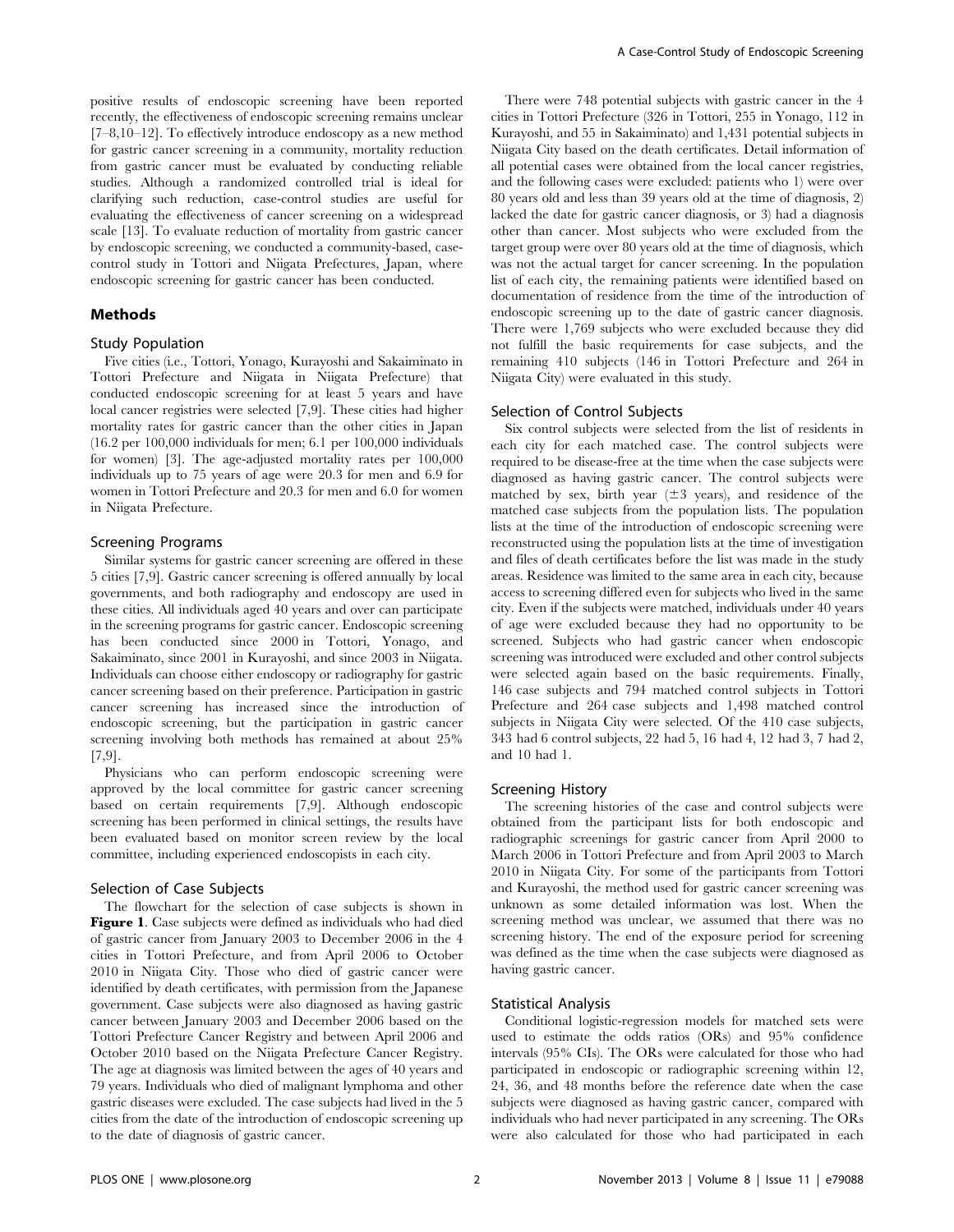

# Tottori Prefecture: 146 Niigata City: 264

Figure 1. Flowchart for the selection of case subjects. Case subjects were defined as individuals who had died of gastric cancer from January 2003 to December 2006 in the 4 cities of Tottori Prefecture, and from April 2006 to October 2010 in Niigata City. All potential case subjects were referred from the local cancer registries, and excluded subjects included individuals who 1) were over 80 years old and less than 39 years old at the time of diagnosis, 2) lacked the date of gastric cancer diagnosis, or 3) had a diagnosis other than cancer. In the population list of each city, the remaining subjects were identified based on documentation of residence from the time of the introduction of endoscopic screening up to the date of diagnosis. There were1,769 subjects who were excluded because they did not fulfill the basic requirements for case subjects. The remaining 410 subjects (146 from Tottori Prefecture and 264 from Niigata City) were evaluated in the study. doi:10.1371/journal.pone.0079088.g001

screening category within 36 months before the date of diagnosis, compared with individuals who had never participated in any screening by sex, 2 age groups of the case subjects (40–69 and 70– 79 years), and 2 prefectures (Tottori and Niigata). Statistical analyses were carried out using STATA 11.0 (STATA, College Station, TX, USA).

This study used the data of local cancer screening programs and the population lists which were not included in the informed consents for the collection of the screening results and health data. Based on the Japanese guideline for epidemiological studies developed by the national government, informed consent is not required for an observational study using no human materials [14]. Since the design of our study was a case-control study,

obtaining informed consent was waived. This study was approved by the Institutional Review Board of the National Cancer Center of Japan.

#### Results

The total number of case subjects was 410, with 2,292 matched control subjects. The sex and age distributions of the case and control subjects are shown in Table 1. There were more men than women as case subjects (288 men, 122 women); 44% of the case subjects for both men and women were over 70 years of age.

The ORs were calculated for those who had participated in endoscopic or radiographic screening within 12, 24, 36, and 48 months before the reference date when the case subjects were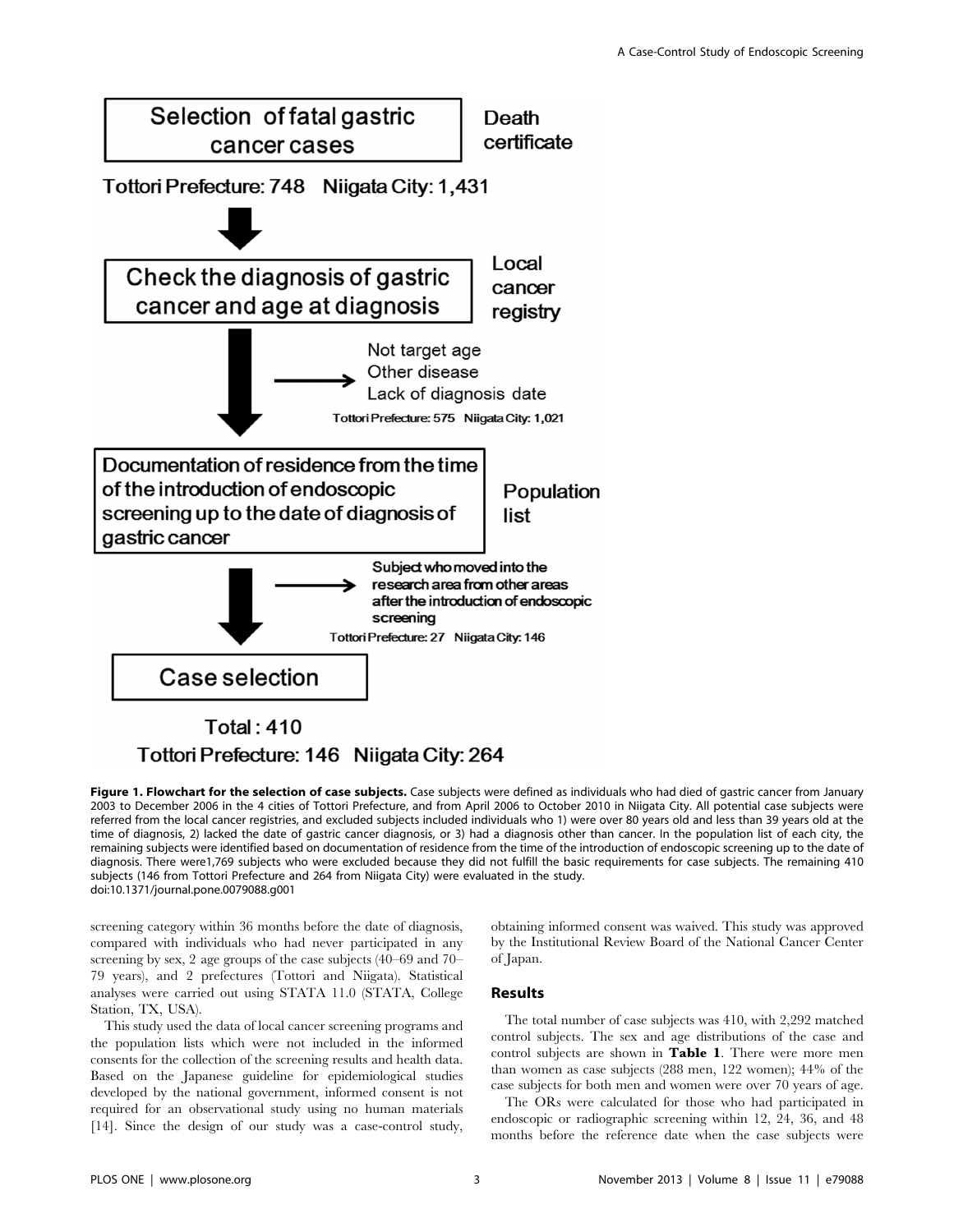Table 1. Distribution of case and control subjects by sex and age.

| Age               | Men   |       |         |       | Women |       |         |       | <b>Total</b> |       |         |       |
|-------------------|-------|-------|---------|-------|-------|-------|---------|-------|--------------|-------|---------|-------|
|                   | Cases | (%)   | Control | (%)   | Cases | (%)   | Control | (%)   | Cases        | (%)   | Control | (%)   |
| 40-49 years       | 11    | 3.8   | 57      | 3.6   | 12    | 9.8   | 63      | 9.2   | 23           | 5.6   | 120     | 5.2   |
| 50-59 years       | 39    | 13.5  | 242     | 15.1  | 23    | 18.9  | 125     | 18.2  | 62           | 15.1  | 367     | 16.0  |
| 60-69 years       | 111   | 38.5  | 597     | 37.2  | 35    | 28.7  | 198     | 28.8  | 146          | 35.6  | 795     | 34.7  |
| 70 years and over | 127   | 44.1  | 708     | 44.1  | 52    | 42.6  | 302     | 43.9  | 179          | 43.7  | 1010    | 44.1  |
| Total             | 288   | 100.0 | 1604    | 100.0 | 122   | 100.0 | 688     | 100.0 | 410          | 100.0 | 2292    | 100.0 |

doi:10.1371/journal.pone.0079088.t001

diagnosed as having gastric cancer, compared with individuals who had never participated in any screening (Table 2). Compared with those who had never been screened before the date of diagnosis of gastric cancer in the case subjects, the ORs within 36 months from diagnosis were 0.695 (95% CI: 0.489–0.986) for endoscopic screening and 0.865 (95% CI: 0.631–1.185) for radiographic screening. The ORs of radiographic screening were not changed when the exposure window was changed from 12 months to 48 months. Although the results of radiographic screening suggested a reduction in mortality from gastric cancer, these were not significant. The OR within 12 months from diagnosis was 0.964 (95% CI: 0.660–1.407) for endoscopic screening. The ORs within 12 months were higher in endoscopic screenings than the ORs within 24, 36, and 48 months.

The ORs within 36 months by subgroups including sex, age group of the case subjects and prefecture are shown in Table 3. For men, the ORs were 0.560 (95% CI: 0.359–0.873) for endoscopic screening and 0.891 (95% CI: 0.611–1.229) for radiographic screening. The ORs for women were reversed between endoscopic screening and radiographic screening, but they were not significant. The ORs of endoscopic screening were 0.852 (95% CI: 0.504–1.440) in the 40–69 years age group and 0.593 (95% CI: 0.371–0.948) in the 70 years age group. The ORs of radiographic screening in both age groups were 1.015 (95% CI: 0.648–1.591) and 0.748 (95% CI: 0.483–1.161), but these were not significant. Although endoscopic screening was conducted in both prefectures, the ORs of both screening methods did not coincide. The ORs of both screenings were lower in Tottori Prefecture than in Niigata City. In 4 cities in Tottori Prefecture, the ORs were 0.451 (95% CI: 0.228–0.895) for endoscopic screening, and 0.498 (95% CI: 0.255–0.976) for radiographic screening.

#### **Discussion**

To the best of our knowledge, this is first case-control study of endoscopic screening for gastric cancer in communities in Japan. The results suggest a 30% reduction in gastric cancer mortality by endoscopic screening compared with no screening within 36 months before the date of diagnosis of gastric cancer. However, a case-control study may have potential bias, and care is needed when interpreting the results, because some serious biases may lead to a positive effect being found [13,15]. Self-selection bias could not be controlled, and it may have also affected the results. Since the control subjects were screened more often than the case subjects, this will bias the results in favor of screening. To avoid this problem, a randomized controlled study to evaluate efficacy is required before introducing endoscopic screening in communities.

The ORs were higher in radiographic screening than in endoscopic screening even when the screening window was changed from 24 months to 48 months. Most of the case-control studies of radiographic screening suggested a significant decrease by 40–60% in gastric cancer mortality, and the results of previous studies were consistent [4,16–20]. The effectiveness of radiographic screening was lower in the present study than in previous studies. The screening rate for gastric cancer using radiography has gradually decreased in the last decade and has remained at

Table 2. Odds ratios of death from gastric cancer for screened subjects compared with never-screened subjects.

| Months before<br>reference date |       | <b>Number of subjects</b> | screened by<br>endoscopy | <b>Number of subjects</b> |              |      | Odds ratio        | screened by<br>radiography | <b>Number of subjects</b> |              |      | <b>Odds ratio</b><br>(95% CI) |
|---------------------------------|-------|---------------------------|--------------------------|---------------------------|--------------|------|-------------------|----------------------------|---------------------------|--------------|------|-------------------------------|
|                                 | Cases | <b>Controls</b>           | Cases                    | (%)                       | Controls (%) |      | (95% CI)          | Cases                      | (%)                       | Controls (%) |      |                               |
| Within 12 months                | 410   | 2292                      | 38                       | 9.3                       | 207          | 9.0  | 0.964             | 35                         | 8.5                       | 219          | 9.6  | 0.837                         |
|                                 |       |                           |                          |                           |              |      | $(0.660 - 1.407)$ |                            |                           |              |      | $(0.565 - 1.240)$             |
| 24 months                       | 410   | 2292                      | 41                       | 10.0                      | 301          | 13.1 | 0.702             | 50                         | 12.2                      | 312          | 13.6 | 0.843                         |
|                                 |       |                           |                          |                           |              |      | $(0.490 - 1.006)$ |                            |                           |              |      | $(0.601 - 1.182)$             |
| 36 months                       | 407   | 2275                      | 44                       | 10.8                      | 326          | 14.3 | 0.695             | 60                         | 14.7                      | 363          | 16.0 | 0.865                         |
|                                 |       |                           |                          |                           |              |      | $(0.489 - 0.986)$ |                            |                           |              |      | $(0.631 - 1.185)$             |
| 48 months                       | 387   | 2167                      | 46                       | 11.9                      | 332          | 15.3 | 0.714             | 64                         | 16.5                      | 398          | 18.4 | 0.843                         |
|                                 |       |                           |                          |                           |              |      | $(0.507 - 1.007)$ |                            |                           |              |      | $(0.621 - 1.146)$             |

The odds ratios were calculated for those who had participated in endoscopic or radiographic screening within 12, 24, 36, and 48 months before the reference date when the case subjects were diagnosed as having gastric cancer, compared with individuals who had never participated in any screening. doi:10.1371/journal.pone.0079088.t002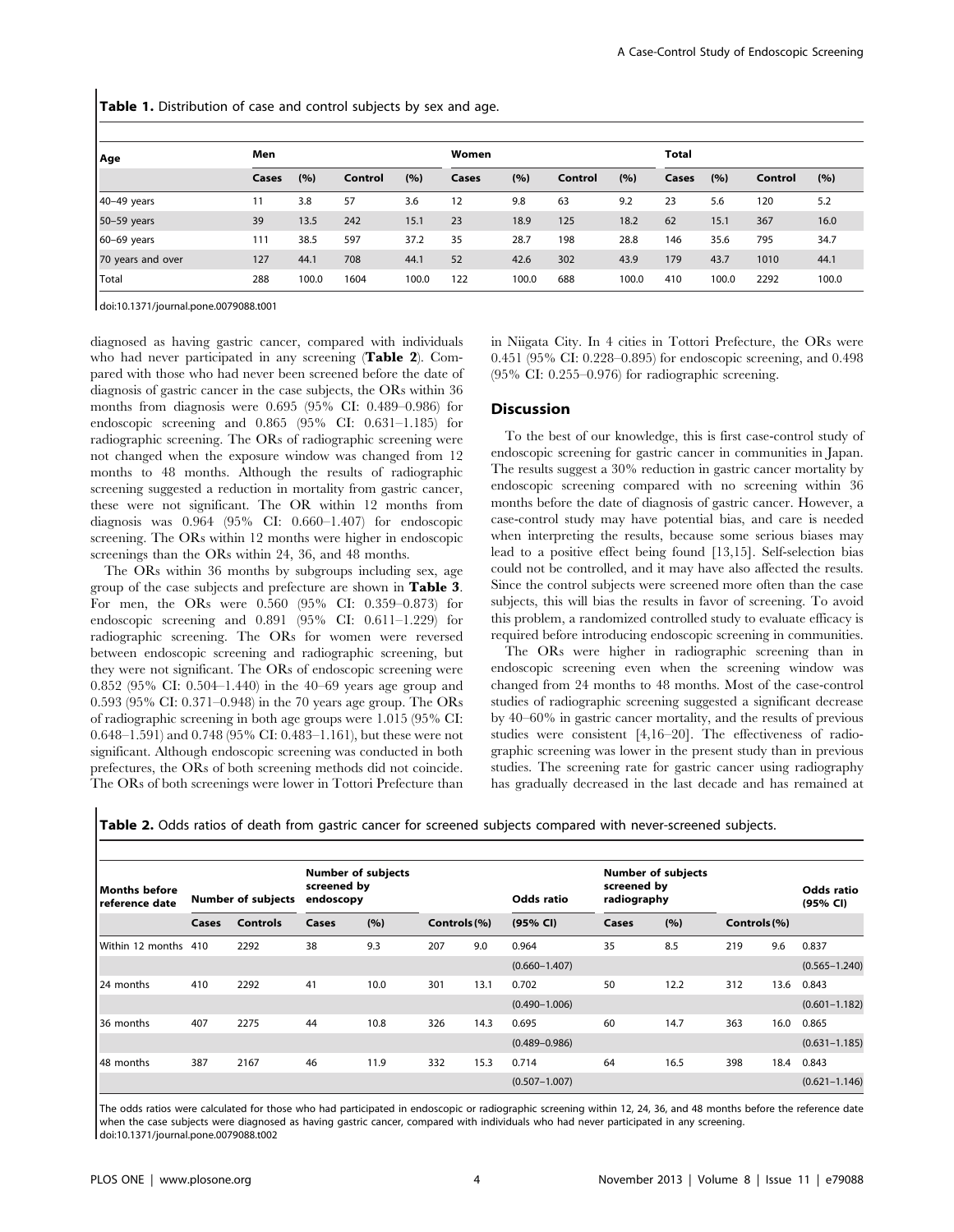| Table 3. Odds ratios of death from gastric cancer for subjects screened compared with never-screened subjects within 36 months by sex, age group, and local area. |                            |                       |                |               |      |                             |      |                   |                |                             |          |      |                   |
|-------------------------------------------------------------------------------------------------------------------------------------------------------------------|----------------------------|-----------------------|----------------|---------------|------|-----------------------------|------|-------------------|----------------|-----------------------------|----------|------|-------------------|
|                                                                                                                                                                   |                            |                       |                |               |      |                             |      |                   |                |                             |          |      |                   |
| Subgroup                                                                                                                                                          | before diagnosis<br>Months | Number of<br>subjects |                | by endoscopy  |      | Number of subjects screened |      | Odds ratio        | by radiography | Number of subjects screened |          |      | Odds ratio        |
|                                                                                                                                                                   |                            |                       | Cases Controls | Cases         | (96) | Controls                    | (96) | $(95%$ Cl)        | Cases          | (96)                        | Controls | (96) | $(95%$ CI)        |
| Sex                                                                                                                                                               | Men                        | 286                   | 1593           | 26            | 9.1  | 236                         | 14.8 | 0.560             | 42             | 14.7                        | 241      | 15.1 | 0.891             |
|                                                                                                                                                                   |                            |                       |                |               |      |                             |      | $(0.359 - 0.873)$ |                |                             |          |      | $(0.611 - 1.299)$ |
|                                                                                                                                                                   | Women                      | $\overline{121}$      | 682            | $\frac{8}{2}$ | 14.9 | 8                           | 13.2 | 1.075             | $\frac{8}{2}$  | 14.9                        | 122      | 17.9 | 0.801             |
|                                                                                                                                                                   |                            |                       |                |               |      |                             |      | $(0.601 - 1.922)$ |                |                             |          |      | $(0.450 - 1.425)$ |
| Age group of case subjects 40-69 years old                                                                                                                        |                            | 229                   | 1291           | 20            | 8.7  | 128                         | 9.9  | 0.852             | 29             | 12.7                        | 160      | 12.4 | 1.015             |
|                                                                                                                                                                   |                            |                       |                |               |      |                             |      | $(0.504 - 1.440)$ |                |                             |          |      | $(0.648 - 1.591)$ |
|                                                                                                                                                                   | 70 years old and over      | 178                   | 984            | 24            | 13.5 | 198                         | 20.1 | 0.593             | ్              | 17.4                        | 203      | 20.6 | 0.748             |
|                                                                                                                                                                   |                            |                       |                |               |      |                             |      | $(0.371 - 0.948)$ |                |                             |          |      | $(0.483 - 1.161)$ |
| Prefecture                                                                                                                                                        | Niigata                    | 264                   | 1498           | 33            | 12.5 | 218                         | 14.6 | 0.829             | $\frac{48}{5}$ | 18.2                        | 257      | 17.2 | 1.044             |
|                                                                                                                                                                   |                            |                       |                |               |      |                             |      | $(0.550 - 1.247)$ |                |                             |          |      | $(0.728 - 1.498)$ |
|                                                                                                                                                                   | Tottori                    | 143                   | 777            | Ξ             | 7.7  | 108                         | 13.9 | 0.451             | 12             | 84                          | 106      | 13.6 | 0.498             |
|                                                                                                                                                                   |                            |                       |                |               |      |                             |      | $(0.228 - 0.895)$ |                |                             |          |      | $(0.255 - 0.976)$ |
| doi:10.1371/journal.pone.0079088.t003                                                                                                                             |                            |                       |                |               |      |                             |      |                   |                |                             |          |      |                   |

about 12% [5]. When the methods of gastric cancer screening were divided into endoscopy and radiography in study areas, the participation rate for each method was about 10% [7,9]. Radiographic screening needs appropriate quality assurance for the radiographic technology and interpretation of the radiogram. Since most specialists who are in charge of this screening have become older, the quality assurance has become outdated. Because of our small sample size, the low screening rate, and insufficient quality assurance, significant results were difficult to obtain.

Sub-analysis was performed by dividing the subjects into 2 groups of age, sex and prefectures. Although significant results could not be obtained in the sub-analysis, different beneficial effects were found in these groups. Endoscopic screening has been mainly performed in clinical settings, and radiographic screening in mass screening programs in the study areas. Since over 70% of older people have their own family physician [21], they have more chance to be screened by endoscopy based on their physician's recommendation. Therefore, the ORs of the subjects aged 70 years and over are lower than the ORs of the subjects aged 40 to 69 years. Although the basic screening programs were similar in Niigata and Tottori Prefectures, the quality assurance system is different [7,9]. This has resulted in different beneficial effects. In the sub-analysis of sex, the ORs of radiographic screening are similar, but different beneficial effects were found in endoscopic screening. In the study areas, the screening method could be chosen based on individual preference. Preference of the screening method might be different between men and women.

This study had several limitations. Firstly, symptomatic individuals could not be excluded. The subjects of a case-control study to evaluate the effects of cancer screening should be asymptomatic [13,22]. The ORs within 12 months were higher in endoscopic screenings than the ORs within 24, 36, and 48 months. The results suggest that symptomatic individuals might be screened more often within 12 months before diagnosis because of their symptoms. Symptomatic individuals have often participated in cancer screening instead of diagnostic tests, and free-ofcharge programs for the elderly people in these cities have promoted examinations of symptomatic individuals.

Secondly, since the background information, including smoking and family history, was not obtained, no adjustments could be made for the differences. Fukao et al. reported differences in family history and smoking between participants and nonparticipants in gastric cancer screening [23]. Lifestyle might differ between the subjects who participate or not in screening. Since half of the case and control subjects was 70 years old and over, they had a high potential to have co-morbidity. The different results for endoscopic screening among the older and younger age groups might be affected by screening history and co-morbidities.

Thirdly, the screening history outside of community-based screening was unclear. Screening history was identified based on the participant lists for gastric cancer screening from 2000 to 2006. Opportunistic screening was popular in clinical settings, mainly using endoscopy. In addition, in the 40–59 years age group, gastric cancer screening was often performed with regular health checkups in the workplace [24].

Lastly, since the new screening method had not been well known in the community at the time when endoscopic screening was first introduced, the chance to be screened might have been missed. Since there is no existing system for inviting the target population to participate in cancer screening in most municipalities in Japan, with gastric cancer screening offered annually, most subjects themselves elected to participate irregularly. The minimum period for selection was 3 years after the introduction of